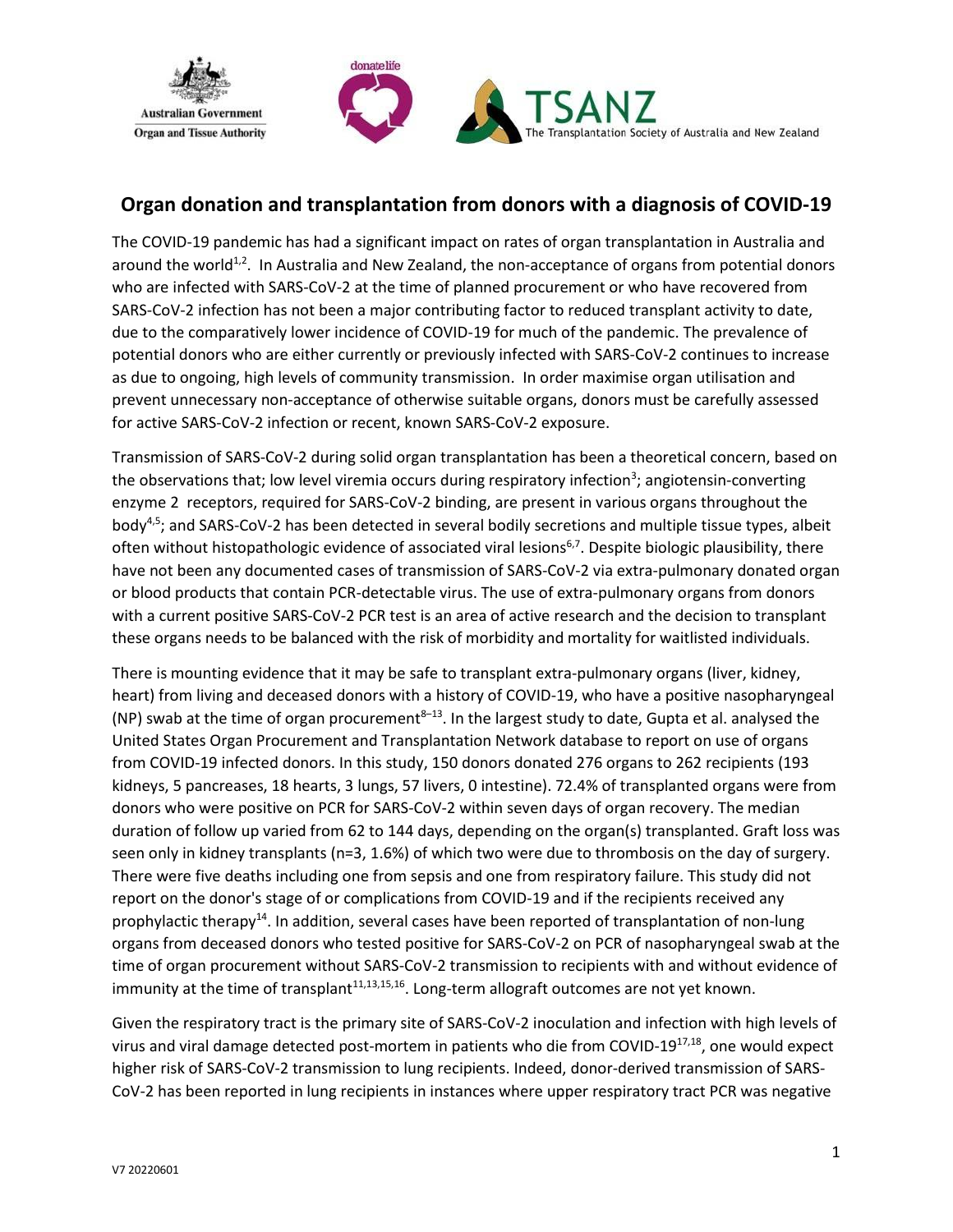



and lower respiratory tract testing was not undertaken prior to organ procurement, but lower respiratory tract PCR was positive when retrospectively tested after transplantation <sup>19,20</sup>. Concerns have also been raised about the transplantation of small bowel from donors who test positive for SARS-CoV-2, given the high concentration of lymphoid tissue and the high immunosuppression requirement posttransplant, relative to other organs<sup>21</sup>.

## **Deceased donors with a diagnosis of COVID-19**

See flowchart

## **Living donors with a diagnosis of COVID-19**

- Defer transplant until the donor has resolution of acute COVID-19 symptoms and at least 7 weeks since the onset of COVID-19 symptoms or first positive SARS-CoV-2 PCR if asymptomatic<sup>22</sup>
	- $\circ$  This recommendation is based on the potential risk for the donor undergoing major surgery during an acute infection and risk of nosocomial transmission.
- Earlier donation may be considered under extenuating circumstances where the donor had asymptomatic/mild COVID-19 and the recipient has urgent need for transplantation.

## **Potential recipients of an organ from a donor with a diagnosis COVID-19**

- The potential recipient should give informed consent to accept the organ(s) given the theoretical risk of SARS-CoV-2 transmission
- Given the lack of evidence of transmissible virus in non-pulmonary organs, alteration in recipient immunosuppression and COVID-19 prophylaxis (e.g., antivirals, COVID-19 monoclonal antibodies) are not routinely recommended.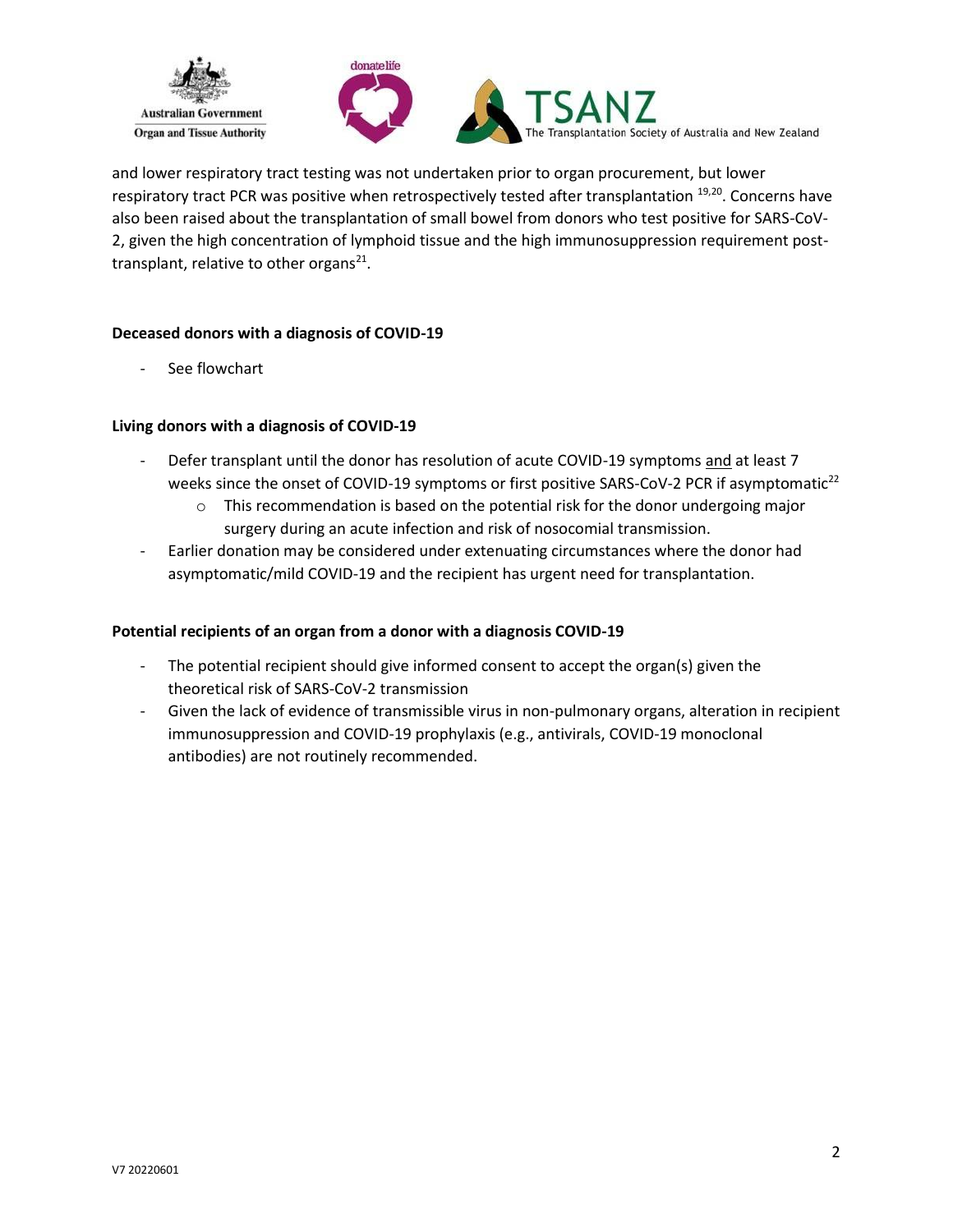

## **Flow chart – assessment of potential deceased donors**



<sup>1</sup> Rapid antigen tests are not appropriate for testing potential organ donors

<sup>2</sup> All potential donors who test positive for COVID-19 should be discussed with an infectious diseases physician

 $3$  Surrogates for viral quantification (i.e. cycle threshold 'CT' values) should not be used as the sole indicator to assess COVID-19 disease activity due to variation based on specimen quality and lack of standardization between tests. Routine serologic testing is not recommended.

<sup>4</sup> Donors with SARS-CoV-2' not detected on PCR may have been classified as a COVID-19 'close contact' within the 7 days prior to donation. This is inconsequential when considering acceptance of non-lung organs. The risk of transmission of SARS-CoV-2 via lung allografts in the setting where the donor is in the 'eclipse period' (time between infection and test positivity) is of theoretical concern but thought to be very low and should be considered on a case-by-case basis.

<sup>5</sup> Pancreas transplantation includes transplantation of a small portion of duodenum. The risk of SARS-CoV-2 transmission and/or adverse graft outcomes from SARS-CoV-2 positive donors is unclear. Each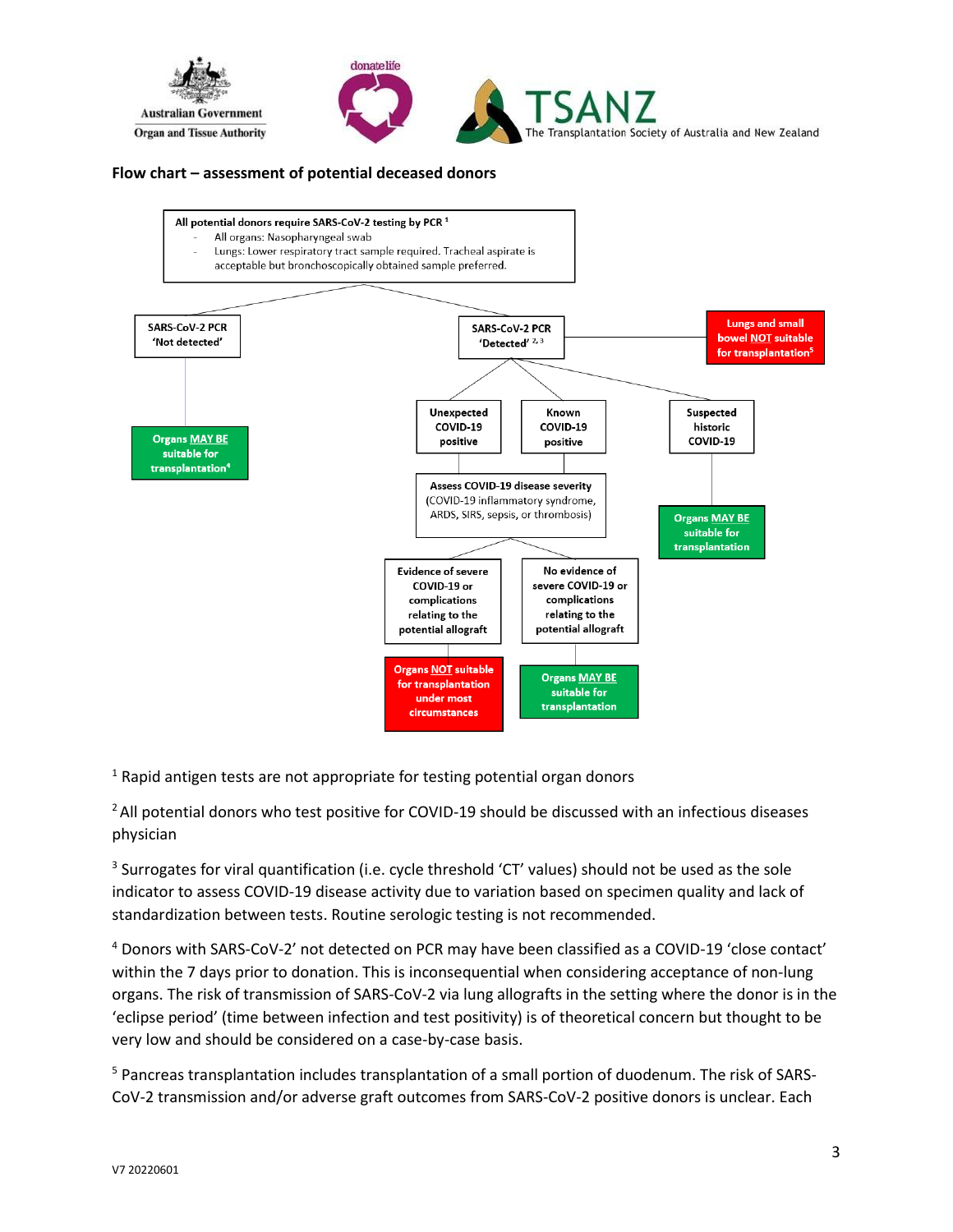

donor-recipient pair should be assessed on a case-by-case basis. Avoid transplanting organs from donors with severe COVID-19 as per other non-lung allografts

Further information in relation to organ donation and transplantation and COVID-19 is available on the TSANZ website, including:

- [Routine testing for coronavirus \(SARS-CoV-2\) causing COVID-19: Information for donation and](https://tsanz.com.au/storage/COVID_Communiques/OTA-TSANZ-COVID_19_Info_for_donation_and_transplantation_prof_Nov-2021_FINAL.pdf)  [transplant professionals](https://tsanz.com.au/storage/COVID_Communiques/OTA-TSANZ-COVID_19_Info_for_donation_and_transplantation_prof_Nov-2021_FINAL.pdf)
- [Organ Donation and Transplantation from Patients with COVID-19 Vaccine Induced Thrombosis](https://tsanz.com.au/storage/COVID_Communiques/03082021_COVID-19-vaccine-induced-TTS-in-potential-organ-donors---updated.pdf)  [with Thrombocytopenia Syndrome \(TTS\)](https://tsanz.com.au/storage/COVID_Communiques/03082021_COVID-19-vaccine-induced-TTS-in-potential-organ-donors---updated.pdf)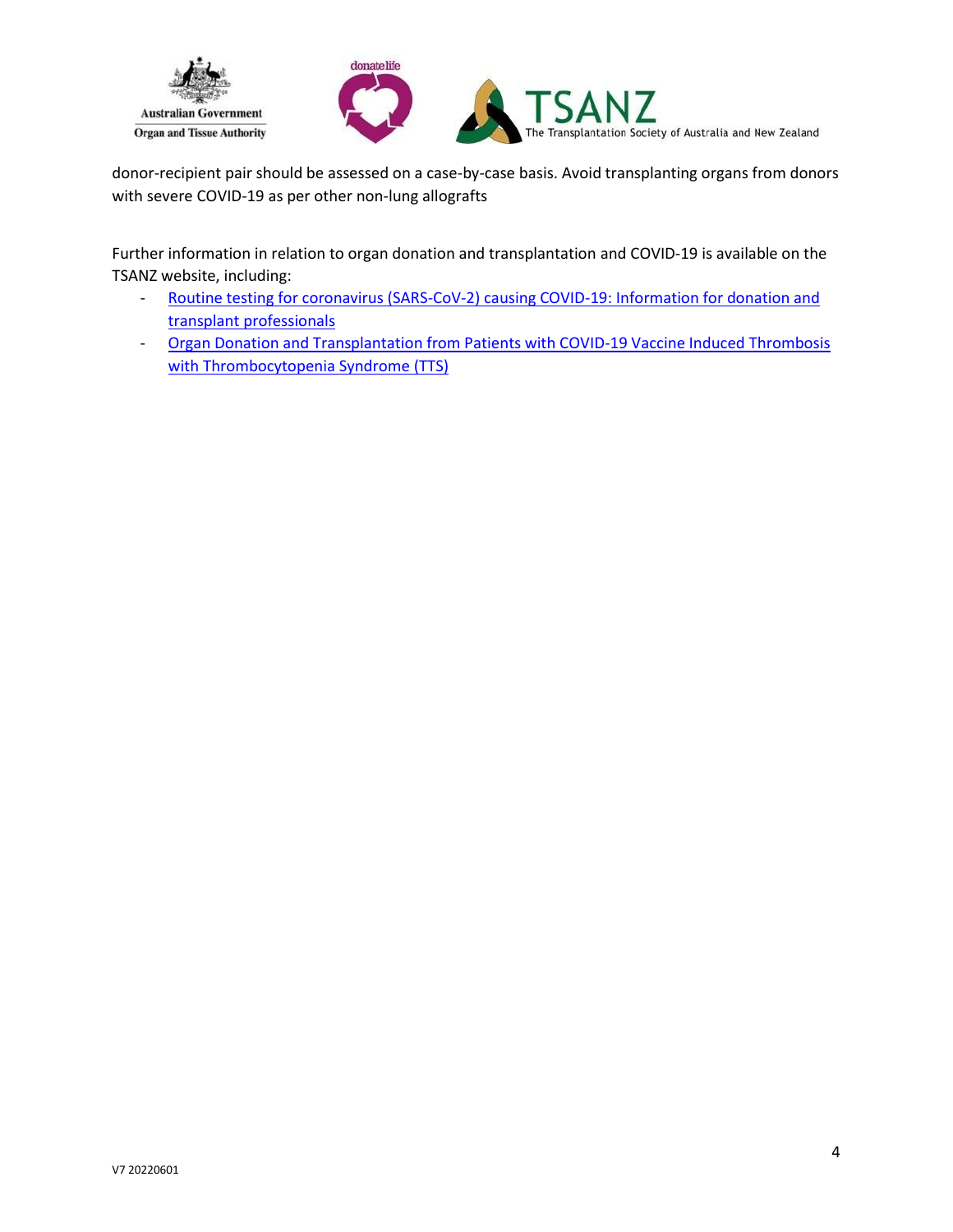



### **References**

- 1. Chadban SJ, McDonald M, Wyburn K, Opdam H, Barry L, Coates PT. Significant impact of COVID-19 on organ donation and transplantation in a low-prevalence country: Australia. *Kidney Int*. 2020;98(6):1616- 1618. doi:10.1016/j.kint.2020.10.007
- 2. Aubert O, Yoo D, Zielinski D, et al. COVID-19 pandemic and worldwide organ transplantation: a populationbased study. *Lancet Public Heal*. 2021;2667(21). doi:10.1016/s2468-2667(21)00200-0
- 3. Cappy P, Candotti D, Sauvage V, et al. No evidence of SARS-CoV-2 transfusion transmission despite RNA detection in blood donors showing symptoms after donation. *Blood*. 2020;136(16):1888-1891. doi:10.1113/JP279694.20.
- 4. Dong M, Zhang J, Ma X, Al. E. ACE2, TMPRSS2 distribution and extrapulmonary organ injury in patients with COVID-19. *Biomed Pharmacother*. 2020;131(110678).
- 5. Hamming I, Timens W, Bulthuis M. Tissue distribution of ACE2 protein, the functional receptor for SARS coronavirus. A first step in understanding SARS pathogenesis. *J Pathol*. 2004;203:631-637.
- 6. Remmelink M, De Mendonça R, D'Haene N, et al. Unspecific post-mortem findings despite multiorgan viral spread in COVID-19 patients. *Crit Care*. 2020;24(1):1-10. doi:10.1186/s13054-020-03218-5
- 7. Wang W, Xu Y, Gao R, et al. Detection of SARS-CoV-2 in Different Types of Clinical Specimens. *JAMA*. (PG-10.1001/jama.2020.3786):10.1001/jama.2020.3786. doi:10.1001/jama.2020.3786
- 8. de la Villa S, Valerio M, Salcedo M, et al. Heart and liver transplant recipients from donor with positive SARS-CoV-2 RT-PCR at time of transplantation. *Transpl Infect Dis*. 2021;(May):1-3. doi:10.1111/tid.13664
- 9. Kute VB, Godara S, Guleria S, et al. Is it Safe to Be Transplanted from Living Donors Who Recovered from COVID-19? Experience of 31 Kidney Transplants in a Multicenter Cohort Study from India. *Transplantation*. 2021;105(4):842-850. doi:10.1097/TP.0000000000003609
- 10. Malleeswaran S, Mohanka R, Yalakanti RB, et al. Living Donor Hepatectomy After Proven SARS-CoV-2 Infection: First Report of 9 Cases From 3 Centers. *Transplantation*. 2021;105(7):e70-e71. doi:10.1097/TP.0000000000003750
- 11. Koval CE, Poggio ED, Lin YC, Kerr H, Eltemamy M, Wee A. Early success transplanting kidneys from donors with new SARS-CoV-2 RNA positivity: A report of 10 cases. *Am J Transplant*. Published online 2021. doi:10.1111/ajt.16765
- 12. Vazquez L. Antifungal Prophylaxis in Immunocompromised Patients. *Mediterr J Hematol Infect Dis*. 2016;8(1):e2016040. doi:10.4084/MJHID.2016.040
- 13. Romagnoli R, Gruttadauria S, Tisone G, et al. Liver transplantation from active COVID- 19 donors : A lifesaving opportunity worth grasping ? *Am J Transpl*. 2021;Online Ahe. doi:10.1111/ajt.16823
- 14. Gupta G, Azhar A, Gungor A, Molnar MZ. Early Data on Utilization and Discard of Organs From COVID-19 infected Donors : A US National Registry Analysis. 2022;00(00):19-21. doi:10.1097/TP.0000000000004091
- 15. Puodziukaite L, Serpytis M, Kundrotaite A, et al. Kidney transplantation from a SARS-CoV-2-positive donor for the recipients with immunity after COVID-19. *Transpl Infect Dis*. 2021;(June). doi:10.1111/tid.13666
- 16. Frattaroli P, Anjan S, Coro A, et al. Is it safe to perform abdominal transplantation from SARS-CoV-2 polymerase chain reaction positive donors? *Transpl Infect Dis*. 2021;(June):3-5. doi:10.1111/tid.13688
- 17. Zhu N, Zhang D, Wang W, et al. A Novel Coronavirus from Patients with Pneumonia in China, 2019. *N Engl J Med*. (PG-). doi:10.1056/NEJMoa2001017
- 18. Skok K, Stelzl E, Trauner M, Kessler HH, Lax SF. Post-mortem viral dynamics and tropism in COVID-19 patients in correlation with organ damage. *Virchows Arch*. 2021;478(2):343-353. doi:10.1007/s00428-020- 02903-8
- 19. Kumar D, Humar A, Keshavjee S, Cypel M. A call to routinely test lower respiratory tract samples for SARS-CoV2 in lung donors. *Am J Transplant*. Published online 2021:1-2. doi:10.1111/ajt.16576